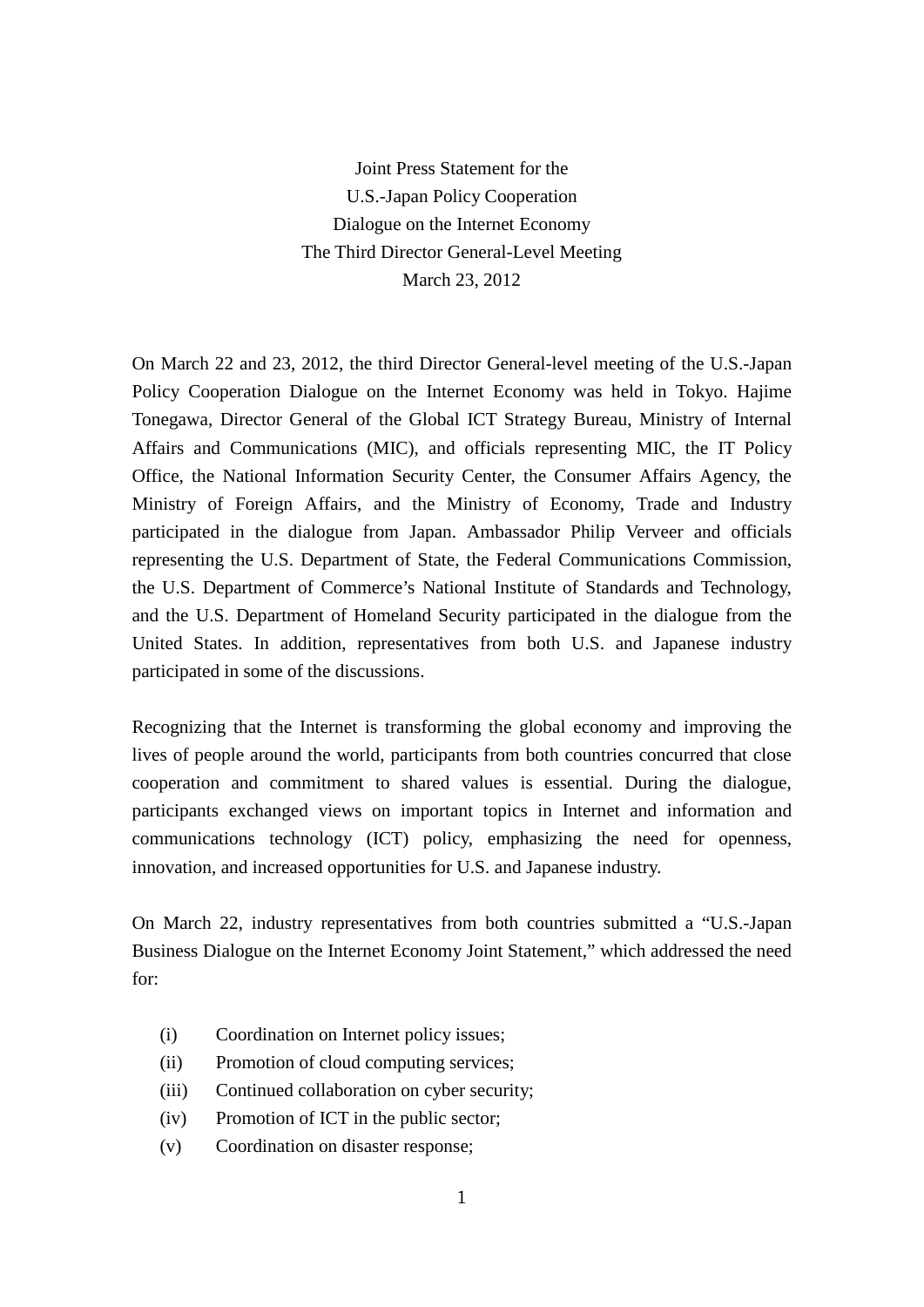- (vi) Internet Protocol version 6 (IPv6) deployment; and
- (vii) Cooperation on research development, training, and promotion of digital literacy.

Taking account of the "U.S.-Japan Business Dialogue on the Internet Economy Joint Statement," government participants from both countries emphasized the need to ensure the free flow of information in order to foster innovation and stimulate economic growth. Participants discussed the following topics:

# **(1) Internet Policy Issues**

(a) Participants reaffirmed the importance of the principles mentioned in the joint press statement of the  $2<sup>nd</sup>$  Director General-level meeting last year, including:

- ・ Preserving the open and interoperable nature of the global Internet, which underpins the global free flow of data; and
- ・ Protecting Internet freedom, which includes the freedoms of expression, association, and assembly online.

To advance these principles, participants recognized the importance of:

- ・ Coordination on Internet policy issues, including Internet governance, protecting personal information, and protecting children online;
- ・ Cooperation on Internet policy issues at international and multilateral fora; and
- ・ Encouraging other countries to develop trade principles consistent with the "U.S.-Japan trade principles for ICT services," finalized in January 2012.

(b) Recognizing the concerns of users about the proper use of personal information by ICT service providers, participants shared the view that service providers should be accountable for protecting users' personal information, regardless of national boundaries.

Taking note that the European Union (EU) has proposed a new privacy framework, participants emphasized the importance of the Asia-Pacific Economic Cooperation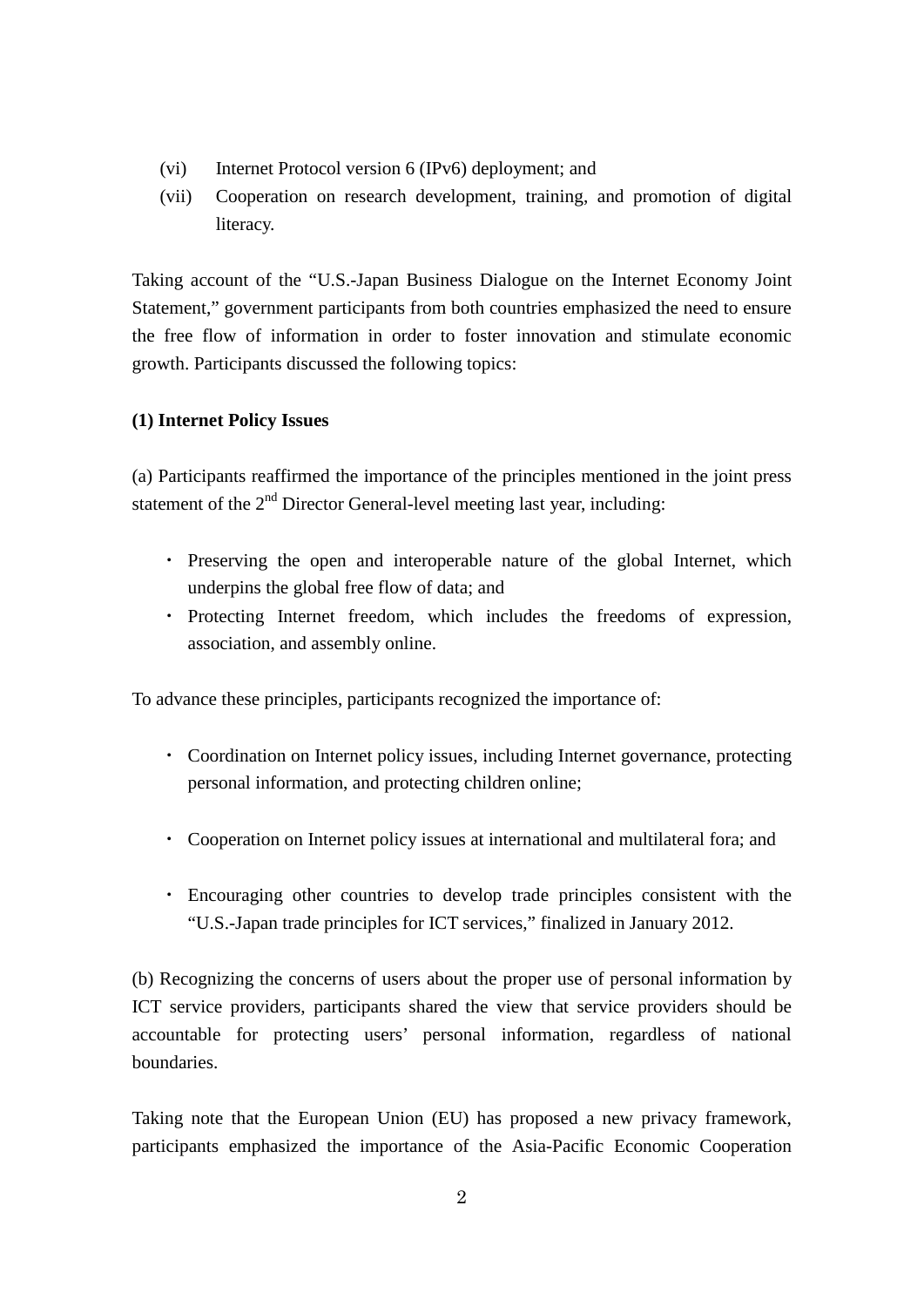(APEC) Data Privacy Subgroup, which plans to pursue international engagement, including with the EU, to promote the interoperability of regional approaches to data protection.

### **(2) Development of a U.S.-Japan Cloud Computing Working Group**

Participants concurred that they will develop a U.S.-Japan Cloud Computing Working Group at the Director level, which will convene around fall 2012 after identifying key policy issues based on views expressed by U.S. and Japanese industry.

Participants recognized that the adoption of cloud computing services will expand business opportunities and foster economic growth. In addition, participants concurred that cloud computing technology has specific advantages in times of disaster, providing a key infrastructure to help us respond to emergencies and restore our lives.

#### **(3) Continued Cyber Security Cooperation for Commercial Networks**

Participants acknowledged the importance of improving cyber security measures, and recognized that international cooperation is imperative to addressing the issue, since cyber incidents cross our borders. Participants concurred that the U.S. and Japanese governments, private sector partners, and research institutions in the U.S. and Japan, should share information relating to cyber incidents and accelerate collaborative research and development in order to prevent and respond quickly to cyber incidents that may occur. In addition, participants acknowledged their commitment to greater bilateral and international cyber security collaboration.

### **(4) Promotion of ICT in the Public Sector**

Participants recognized the importance of sharing best practices for the use of ICT – including the use of cloud computing technology – in the field of public administration, as well as public-private collaboration for open government.

#### **(5) IPv6 Deployment**

Participants recognized the importance of sharing the current status of IPv6 deployment and best practices in both countries, given that companies are beginning to deploy